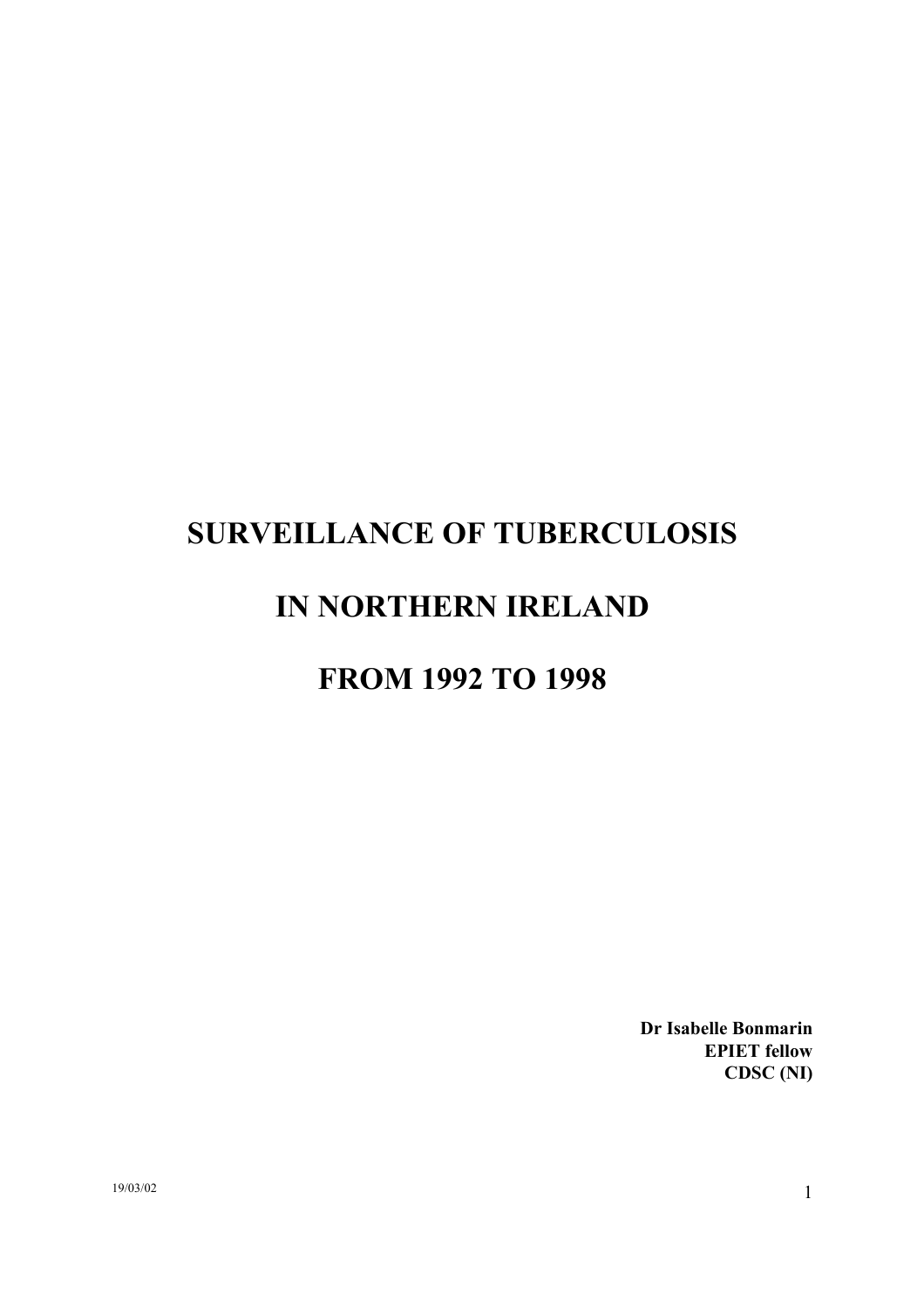# Tables of contents

| 1.                 |  |
|--------------------|--|
| 2.                 |  |
| 21                 |  |
| 2.2                |  |
|                    |  |
| 2.                 |  |
| 31                 |  |
|                    |  |
|                    |  |
|                    |  |
|                    |  |
| 37                 |  |
| 3.8.               |  |
| 39                 |  |
|                    |  |
|                    |  |
|                    |  |
| 3 1 0              |  |
| 3.11.              |  |
| 3 1 2              |  |
| $\boldsymbol{4}$ . |  |
|                    |  |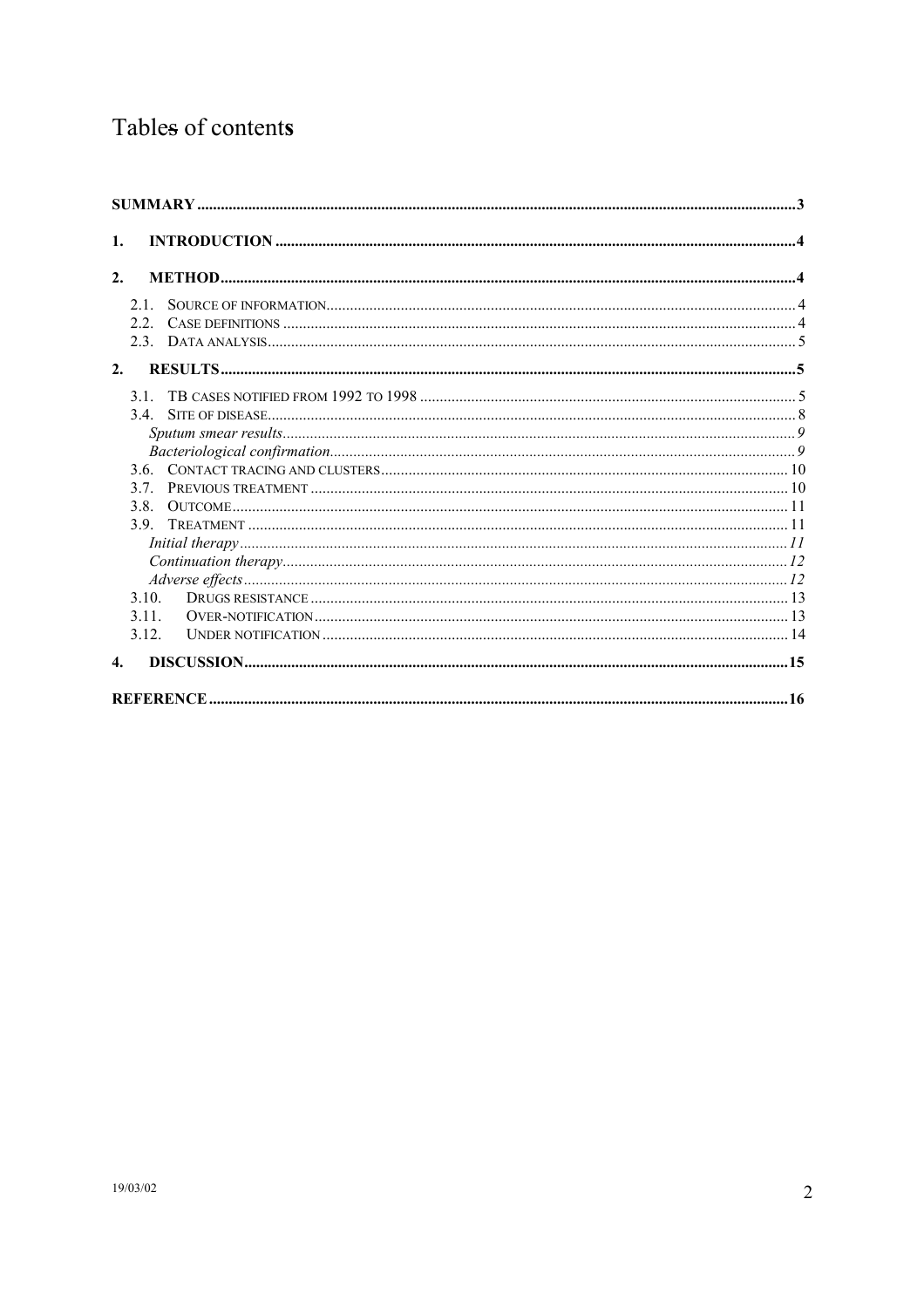## <span id="page-2-0"></span>**Summary**

From 1992 to 1998 as part of the clinical tuberculosis notification system, DHSS received 690 notification forms. Ninety-four of these were reports of patients receiving chemoprophylaxis only, and 115 were subsequently identified as having non-tuberculous disease, giving a total of 481 cases of tuberculosis and an average annual prevalence of 4.2 cases per 100,000 population.

The annual prevalence of notified tuberculosis increased from 1992 to 1994 from 4.3 to 4.9 cases per 100,000 population and went down since then to 3.6 cases per 100,000 in 1998. The age and sex distribution did not show any particular trend over time and 93% of cases were born in the British Isles.

Of the 481 cases, 337 (70%) had pulmonary disease of whom 20 also had non-pulmonary involvement and 144 (30%) had non-pulmonary disease. The annual proportion of pulmonary cases did not change during the studied period and was always over 64%. Apart from pulmonary infection, the main sites of disease were lymph nodes and pleura.

The percentage of definite cases did not vary over time and was 66%. Out of the 337 cases of pulmonary tuberculosis, 57% were smear positive cases and 72% were confirmed by culture.

Details of initial treatment were recorded for 350 (73%) cases, of whom 56% received a combination of Rifampicin, Isoniazid and Pyrazinamide. Information on continuation therapy from follow-up forms was stated for 294 (61%) cases of whom 81% received a combination of Rifampicin and Isoniazid.

Sixty-eight deaths occurred among notified cases, of which 22 were stated to be caused by tuberculosis, were reported.

On the 301 isolates tested during the study period, 96% were fully sensitive, 3% were resistant to one drug, 0.3% to more than one drug and none was multi-drug resistant.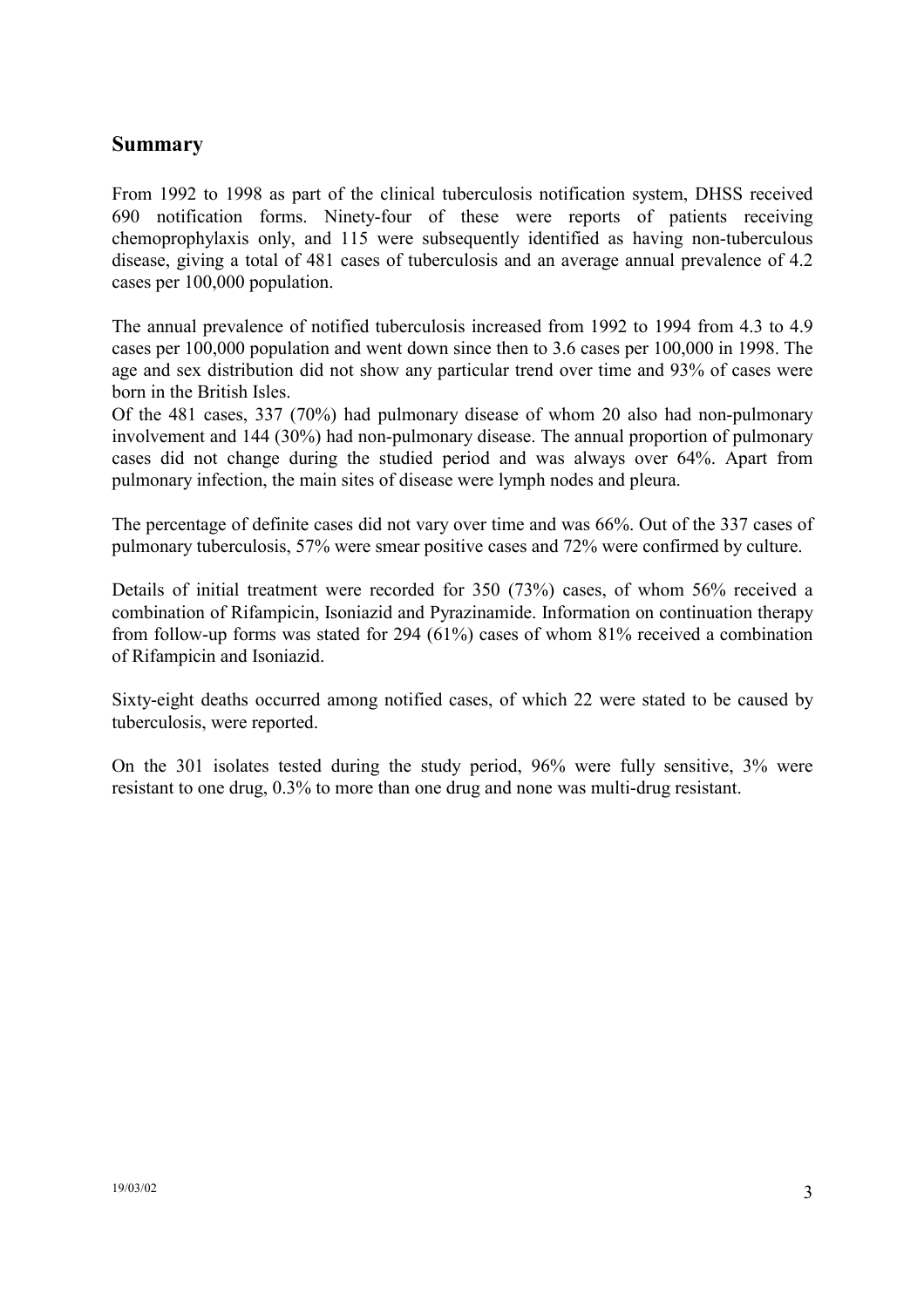# <span id="page-3-0"></span>**1. Introduction**

This report presents the epidemiological data for tuberculosis cases reported in Northern Ireland (NI) from 1992 to 1998.

Northern Ireland has 1.7 million population (Registrar General Northern Ireland 1998 Estimate). The region is divided in four Health and Social Services Boards (Easter, Northern, Southern and Western) with responsibility for control of communicable disease in the area. Doctors are required to notify all clinically suspect cases of tuberculosis to the Director of Public Health of the appropriate Health and Social Services Board. Since 1992 there has been enhanced tuberculosis surveillance with specially designed forms to collect clinical on-going, demographic and microbiological information at the time of notification (TBS1). Approximately nine months after notification, in each Board, the Consultant in Communicable Disease Control (CCDC) forwards a follow-up form (TBS2) to the notifying clinician seeking details on confirmation of diagnosis, method and duration of treatment. Then, the CCDC sends to the Department of Health and Special Services (DHSS) completed TBS1 and TBS2 forms.

During the study period, all laboratories report a comprehensive list of microbiological data to the DHSS, including mycobacterium isolates.

Since 1993, the Northern Ireland Mycobacterial Reference Laboratory, based at the Northern Ireland Public Health Laboratory, at Belfast City Hospital, has participated in a national scheme for the surveillance of resistant strains of mycobacteria, the UK Mycobacterial Resistance Network or MYCOBNET.

# **2. Method**

# *2.1. Source of information*

Sources of information include Health and Social Services Board notification forms, the NI laboratory surveillance system and the information provided by MYCOBNET. The isolates sensitivity were tested for isionazid, rifampicin and ethambutol. *Mycobacterium tuberculosis* and *M.africanun* were also tested for pyrazinamide.

# *2.2. Case definitions*

Case definitions are those recommended by the WHO/International Union Against Tuberculosis and approved by European country representatives<sup>1</sup>.

**A definite case** was defined as one in which infection due to *Mycobacterium tuberculosis, M.bovis or M. africanum* is confirmed by culture (or an equivalent method e.g. DNA technology).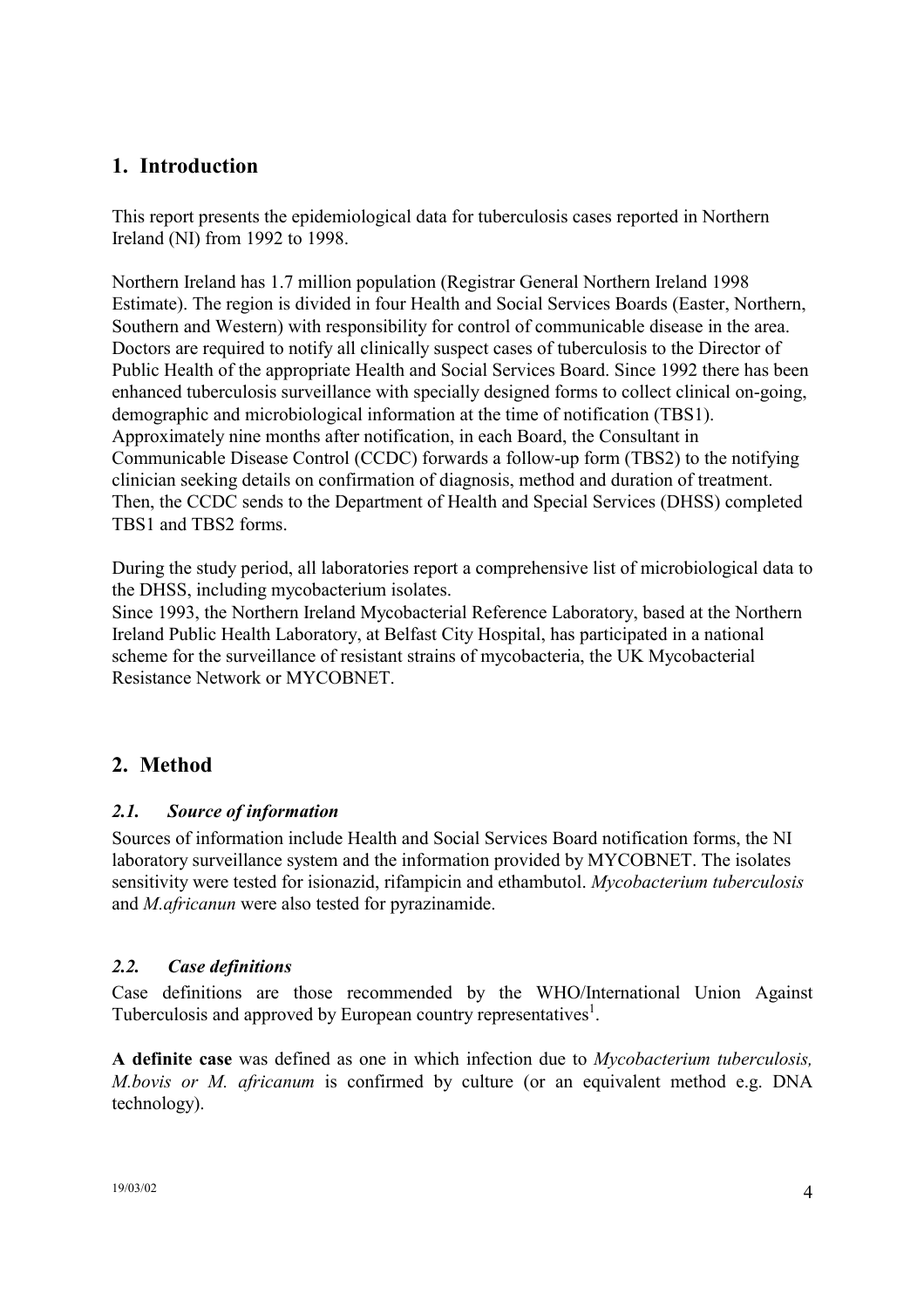<span id="page-4-0"></span>An **other than definite case** was defined as one, in the absence of confirmation by culture, in which:

- i. A clinical judgement that the patient's clinical and/or radiological signs and/or symptoms are compatible with tuberculosis; **and**
- ii. A clinicians' decision to treat the patient with a full course of anti-tuberculous treatment.

Pulmonary TB was defined as disease involving the lung parenchyma and/or bronchial tree; it includes all disease diagnosed by examination of sputum, broncho-alveolar lavage, bronchial washings, gastric washings, lung biopsy, etc.

It excludes pleural and intra-thoracic lymph node disease unless lung parenchyma and/or bronchial tree are also involved.

Non-pulmonary TB case included all cases not in the above definition.

#### *2.3. Data analysis*

Data were entered onto computer and analysed using the Epi-Info software package, version 6.04. The mid-year population estimates (Registrar General Northern Ireland, NISRA) were used for calculating rates.

Means were compared using parametric test (ANOVA, Student's test) or non-parametric test (Kruskall-Wallis one-way analysis for variance) according to the variances distribution. Trends were analysed using chi-square tests for rate.

# **2. Results**

## *3.1. TB cases notified from 1992 to 1998*

A total of 690 TBS1 forms and 471 TBS2 forms were received from Boards from 1992 to 1998.

Among the 690 notifications, 94 were reports of chemoprophylaxis, 88 were atypical mycobacteria, 20 were not tuberculosis and 7 could not be classified, giving a total of 481 tuberculosis cases notified to Boards and an annual prevalence of 4.2 cases per 100,000 population.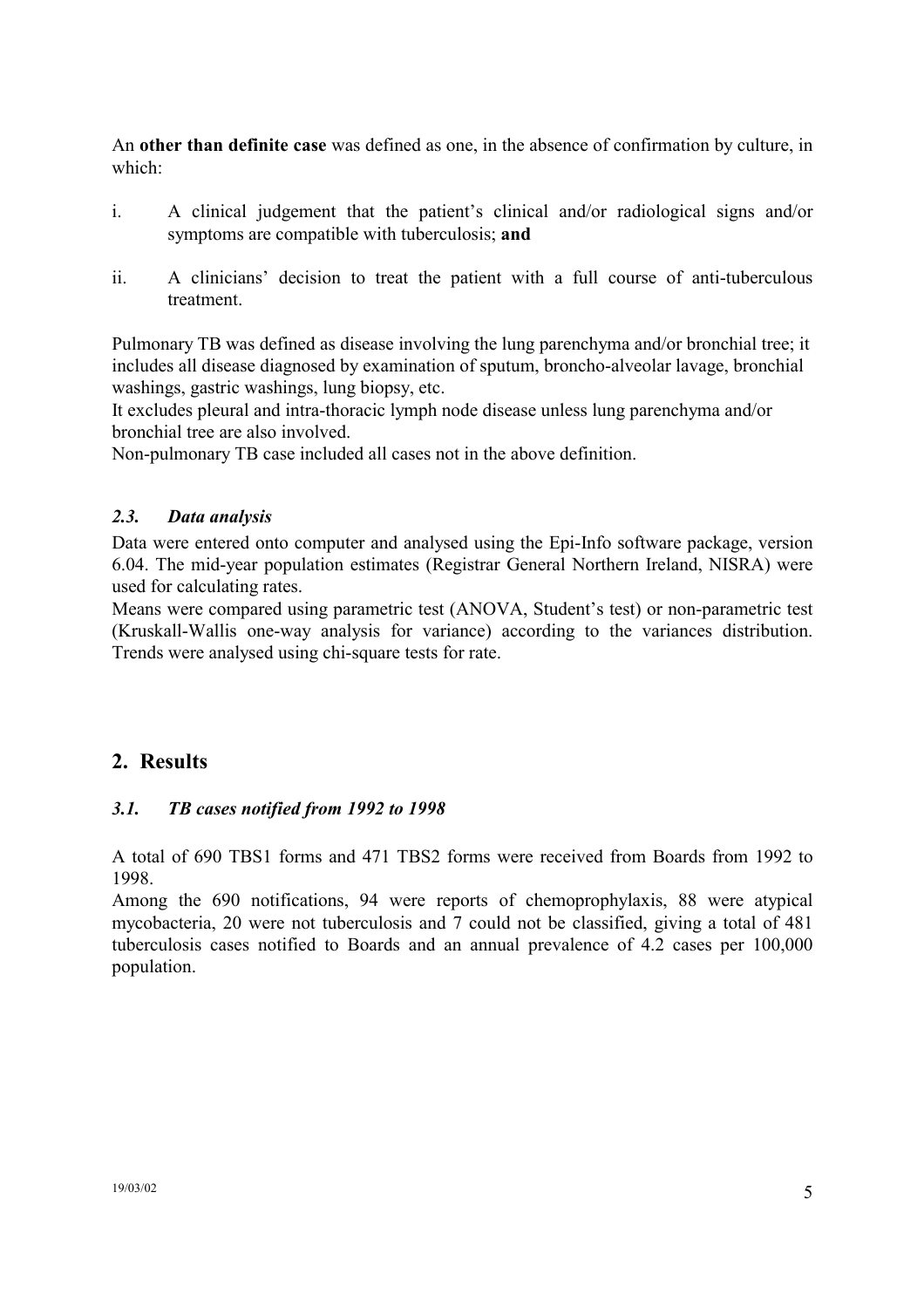The distribution per year shows an increase of reported cases and prevalence from 1992 to 1994 (p for trend: 0.37), followed by a decline since then (p for trend: 0.01).

| Year  | Cases | Prevalence per     |
|-------|-------|--------------------|
|       |       | 100,000 population |
| 1992  | 69    | 4.3                |
| 1993  | 75    | 4.6                |
| 1994  | 81    | 4.9                |
| 1995  | 75    | 4.5                |
| 1996  | 66    | 4.0                |
| 1997  | 55    | 3.3                |
| 1998  | 60    | 3.6                |
| Total | 481   | 4.2                |

**Table 1: Reported Tuberculosis cases, Northern Ireland, 1992-1998** 

The overall prevalence for the study period by Boards showed that the Eastern Board has the highest prevalence (map 1).



Map 1: Overall annual TB prevalence per Boards, 1992-1998, NI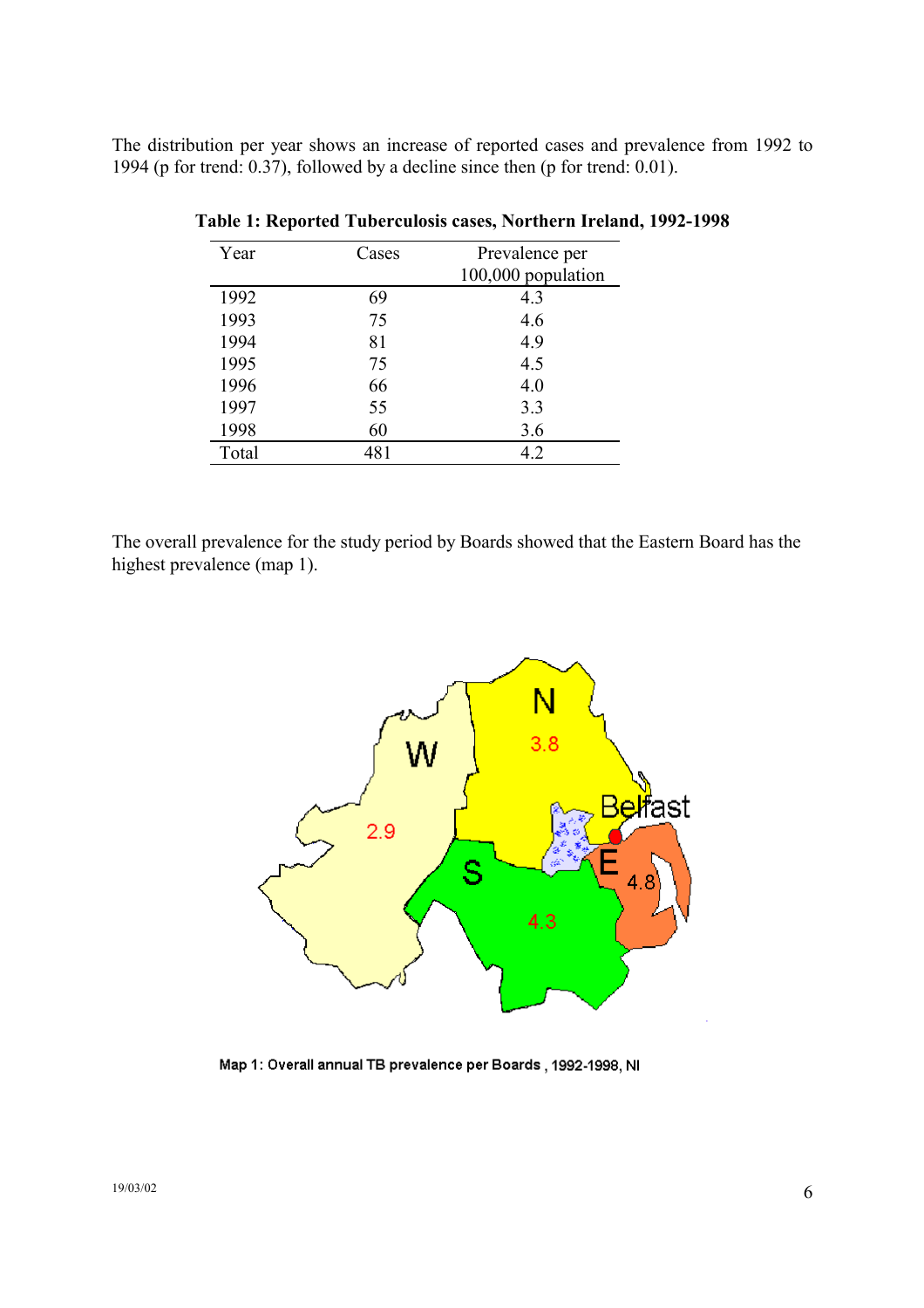#### 3.2. Age and sex

The M/F sex ratio for the seven years was 1.3. Except in 1996, the number of males was always higher than the number of females.

The ages ranged from 4 months to 94 year old with a mean of 56 years and a median of 61years during the studied period. The mean age distribution was the same over the 7 years  $(p = 0.38)$ .





The age specific rate for the entire period was highest among the oldest age group. Except for children under 15 years, the prevalence was higher among males whatever the age group.

**Figure 2: TB cases: sex and age-specific rate per 100,000 population for the period 1992- 98, NI** 

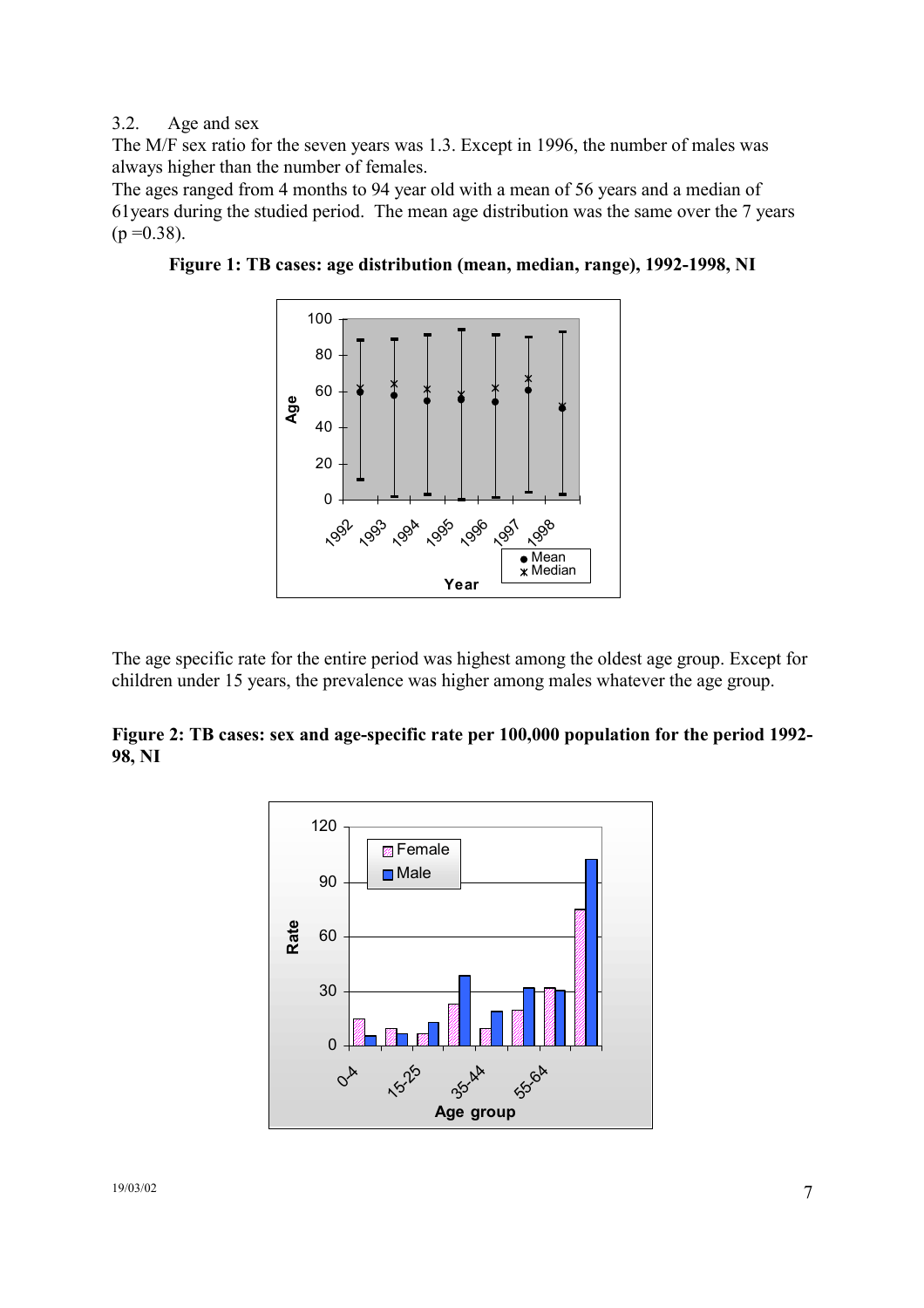#### <span id="page-7-0"></span>3.3. Geographic origin and occupation

The country of birth was known for 469 (97.5%) patients. Four hundred and thirty six (93%) were born in the British Isles (UK and Ireland), 26 (6%) in Asia,  $3$  (<1%) in other European countries, 3 (<1%) in Africa and 1 in America.

The proportion born outside the British Isles has fluctuated from 1% in 1993 to 17% in the following year but with no particular trend over the studied period.

| <b>YEAR</b> | UK and Ireland |    | Others |
|-------------|----------------|----|--------|
|             | N              | N  | $\%$   |
| 1992        | 66             | 3  | 5      |
| 1993        | 74             |    |        |
| 1994        | 73             | 5  |        |
| 1995        | 60             | 10 | 17     |
| 1996        | 60             |    |        |
| 1997        | 53             | 2  | 4      |
| 1998        | 50             | 8  | 16     |
| Total       | 436            | 33 | 8      |

**Table 2: TB cases: country of birth, 1992-1998, NI** 

The occupational status was recorded for 428 (89%) people of whom 179 (42%) were retired. Eleven patients (2%) had a profession related to health care and 10 (2%) related to farming. None of the latter was affected by *M. bovis*. Forty-five (11%) were unemployed.

## *3.4. Site of disease*

Of the 481 TB cases, 337 (70%) had pulmonary disease of whom 20 had non-pulmonary involvement; 144 (30%) had non-pulmonary tuberculosis.

The proportion of cases with pulmonary involvement was 69% for the entire period and ranged from 62% in 1996 to 75% in 1992.

| <b>YEAR</b> | Pulmonary only | Pulmonary &<br>non pulmonary | Non pulmonary<br>only | $%$ with<br>pulmonary<br>involvement |
|-------------|----------------|------------------------------|-----------------------|--------------------------------------|
| 1992        | 49             |                              | 17                    | 75                                   |
| 1993        | 53             |                              | 21                    | 72                                   |
| 1994        | 48             | 6                            | 27                    | 67                                   |
| 1995        | 50             |                              | 22                    | 71                                   |
| 1996        | 39             |                              | 24                    | 64                                   |
| 1997        | 37             |                              | 15                    | 73                                   |
| 1998        | 41             |                              | 18                    | 70                                   |
| Total       |                |                              | 144                   | 70                                   |

|  |  | Table 3: TB cases and pulmonary involvement, 1992-1998, NI |  |
|--|--|------------------------------------------------------------|--|
|  |  |                                                            |  |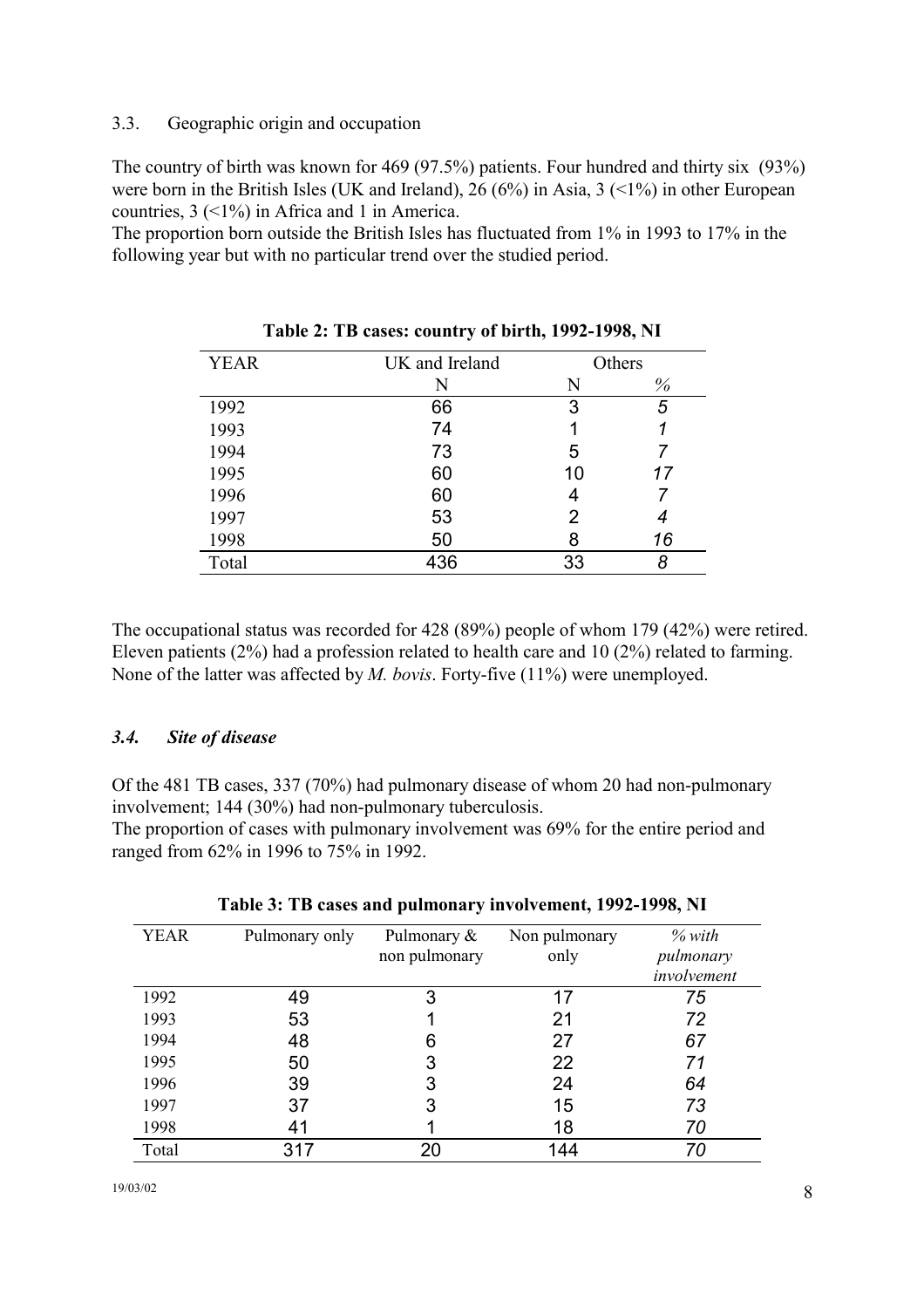<span id="page-8-0"></span>The major site of disease was pulmonary (70%), followed by the lymphatic system (11%) and the pleura (5%).

|                                     | Major sites |               |    | Minor sites<br>With pulmonary involvement |
|-------------------------------------|-------------|---------------|----|-------------------------------------------|
|                                     | N           | $\frac{0}{0}$ | N  | $\frac{0}{0}$                             |
| Pulmonary                           | 337         | 70            |    |                                           |
| Lymph node (Intra-thoracic)         | 52(0)       | 11            |    | 15                                        |
| Central nervous system (meningitis) | 3(0)        |               |    | 5                                         |
| Genitourinary system                | 18          |               |    | 15                                        |
| Bone/joint (spine)                  | 16(6)       | 3             |    |                                           |
| Peritoneal/digestive tract          |             |               |    | 5                                         |
| Pleura                              | 26          | 5             |    | 5                                         |
| Other                               | 20          |               |    | 10                                        |
| Disseminated                        | 2           |               | 9  | 45                                        |
| Total                               | 481         | 100           | 20 | 100                                       |

| Table 4: Site of disease of TB cases, 1992-98, NI |  |  |  |  |  |  |  |
|---------------------------------------------------|--|--|--|--|--|--|--|
|---------------------------------------------------|--|--|--|--|--|--|--|

#### 3.5. Bacteriology

#### **Sputum smear results**

Among the 337 cases with pulmonary involvement, sputum smear results were available for 291 (86%), of which 166 (57%) were positive for acid-fast bacilli on microscopy.

#### **Bacteriological confirmation**

Of the 481 notified cases, 316 (68%) were bacteriological confirmed or definite cases**.** The proportion of definite cases per year did not differ significatively (p=0.7). There were 303 (96%) *M.tuberculosis* and 9 (3%) *M.bovis* cultures isolated. The type of mycobacterium is unknown for 4 patients.

| <b>YEAR</b> | Definite | Other than | Total | % definite |
|-------------|----------|------------|-------|------------|
|             |          | definite   |       | case       |
| 1992        | 46       | 23         | 69    | 67         |
| 1993        | 46       | 29         | 75    | 61         |
| 1994        | 49       | 32         | 81    | 60         |
| 1995        | 52       | 23         | 75    | 69         |
| 1996        | 42       | 24         | 66    | 64         |
| 1997        | 37       | 18         | 55    | 67         |
| 1998        | 44       | 16         | 60    | 73         |
| Total       | 316      | 165        | 481   | 66         |

|  |  | Table 5: TB cases by case definition, 1992-1998, NI |  |
|--|--|-----------------------------------------------------|--|
|  |  |                                                     |  |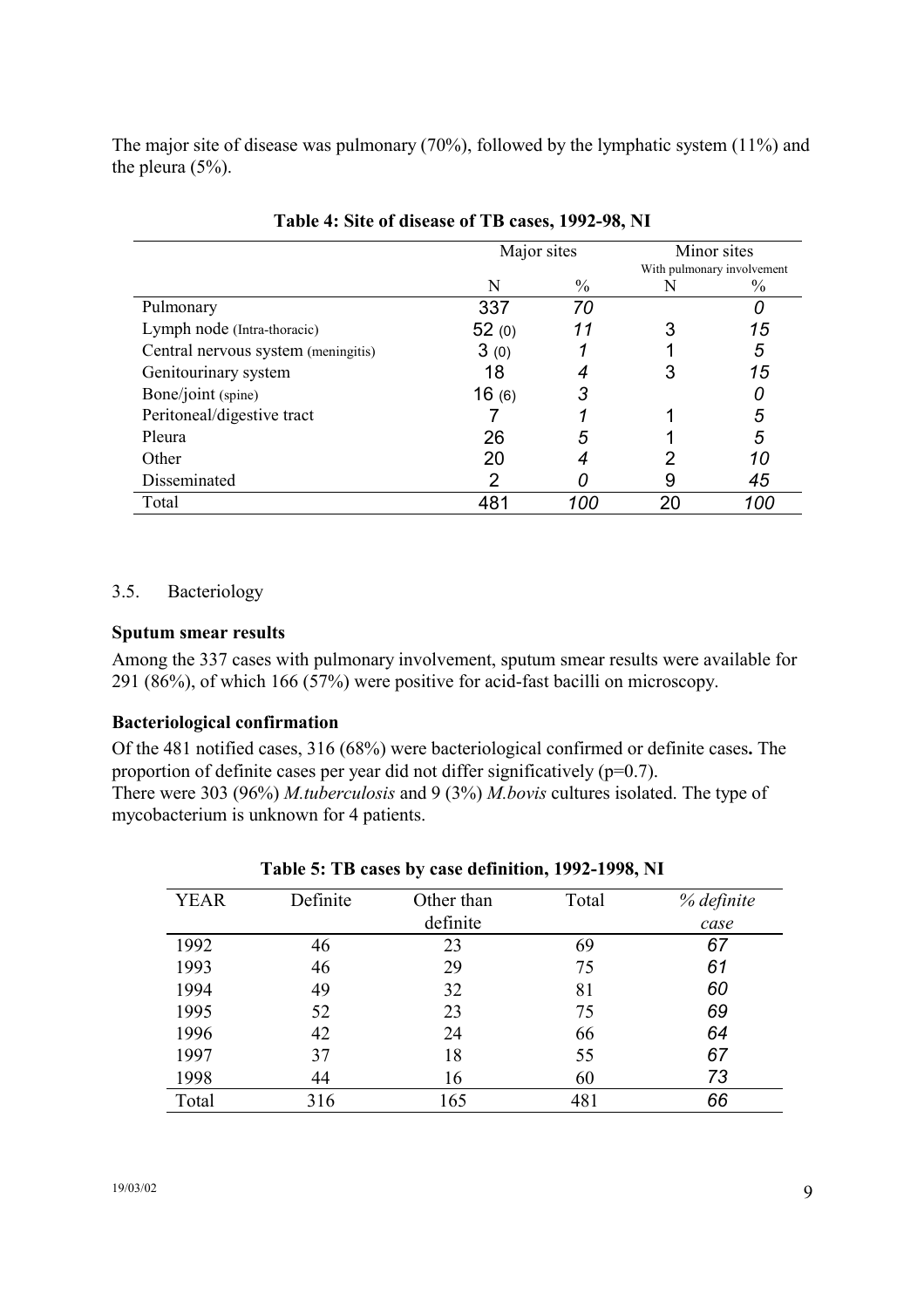<span id="page-9-0"></span>The culture was positive for 242 (72%) of the pulmonary and 74 (51%) of the non-pulmonary tuberculosis cases.

Direct microscopic or histological examination showed evidence of mycobacterial infection for 80 not definite cases.

#### *3.6. Contact tracing and clusters*

Among the 481 cases, 20 (4%) were identified by contact tracing. The proportion varied from 0% in 1993 to 9% in 1995.

Information on the index case was available for 17 patients. All the index cases had pulmonary infection and were sputum positive except for one who was sputum negative and another with no information.

There were three clusters with one index case and two infected people.

One patient was first traced but not treated when the index case was notified. Two years later, he started chemotherapy and was notified. After exclusion of this patient, the time between the notification of the index case and the secondary cases ranged from 0 to 327 days with a median of 112 days and a means of 136 days.

In one of the Board, a cluster involved nine cases with 2 deaths in two extended families. The index case was diagnosed in June 1993, the first secondary case developed pulmonary tuberculosis seven months later and the last case was diagnosed on January 1995.

#### *3.7. Previous treatment*

Among the 481 patients, information regarding previous TB treatment was available for 462 (96%) of whom 71(15%) patients reported having been treated. The year of treatment was available for 61(86%) people of whom 46 (75%) reported treatment after 1949. The treatment given (surgery or chemotherapy) was not recorded except for two patients initially treated during the study period. One received a full treatment in 1994 and relapsed the following year. One was treated 10 month before in England but did not take the drugs properly.

| <b>YEAR</b> | Yes            | No  | Total | % treated | % treated<br>after 1949 |
|-------------|----------------|-----|-------|-----------|-------------------------|
| 1992        | 9              | 60  | 69    | 13        | 8                       |
| 1993        | 14             | 61  | 75    | 19        | 15                      |
| 1994        | 11             | 65  | 76    | 14        | 13                      |
| 1995        | 13             | 60  | 73    | 18        | 14                      |
| 1996        | 10             | 49  | 59    | 17        | 12                      |
| 1997        |                | 42  | 53    | 21        | 19                      |
| 1998        | 3              | 54  | 57    |           |                         |
| Total       | 7 <sub>1</sub> | 391 | 462   | 15        |                         |

| Table 6: Previous TB treatment, 1992-1998, NI |  |
|-----------------------------------------------|--|
|-----------------------------------------------|--|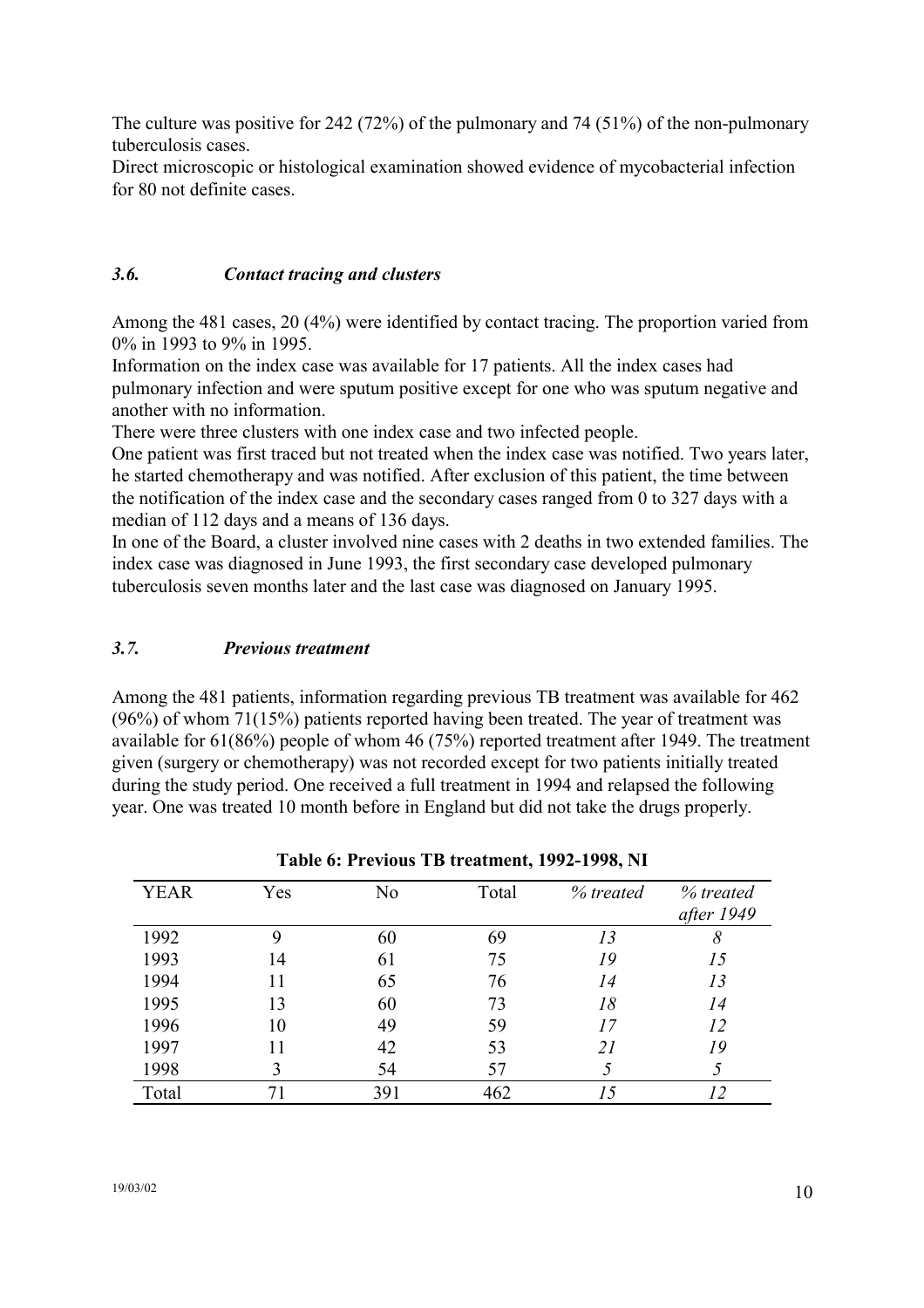#### <span id="page-10-0"></span>*3.8. Outcome*

On the 481 cases, 374 follow-up forms (TBS2) were collected. Over time, the ratio TBS2/TBS1 went from 88% in 1992 to 67% the following year and is now stabilised around 80% since 1996.

Among the 107 patients with no follow-up form, 19 (18%) died.

Sixty-eight deaths, of which 22 were stated to be caused by tuberculosis, were reported. The case fatality ratio for TB cases went from 0% in 1998 to 9% in 1992 with a global TB case fatality ratio at 5% for the entire study period.

#### *3.9. Treatment*

#### **Initial therapy**

Initial therapy was recorded for 350 (73%) cases. The most commonly reported treatment regimen was a combination of rifampicin, isoniazid and pyrazinamide (RHZ)**.** RHZ was recorded in 197 (56%) cases, 82 (23%) received rifampicin, isoniazid, ethambutol and pyrazinamide (RHZE), 28 (8%) were treated with rifampicin, isoniazid and ethambutol (RHE) and 43 (12%) with other drug regimens.

The proportion of people treated with the tri-therapy RHZ increased from 49% in 1992 to 62% in 1998.



#### **Figure 3: Drug regimens for initial therapy of reported TB cases, NI, 1992-98**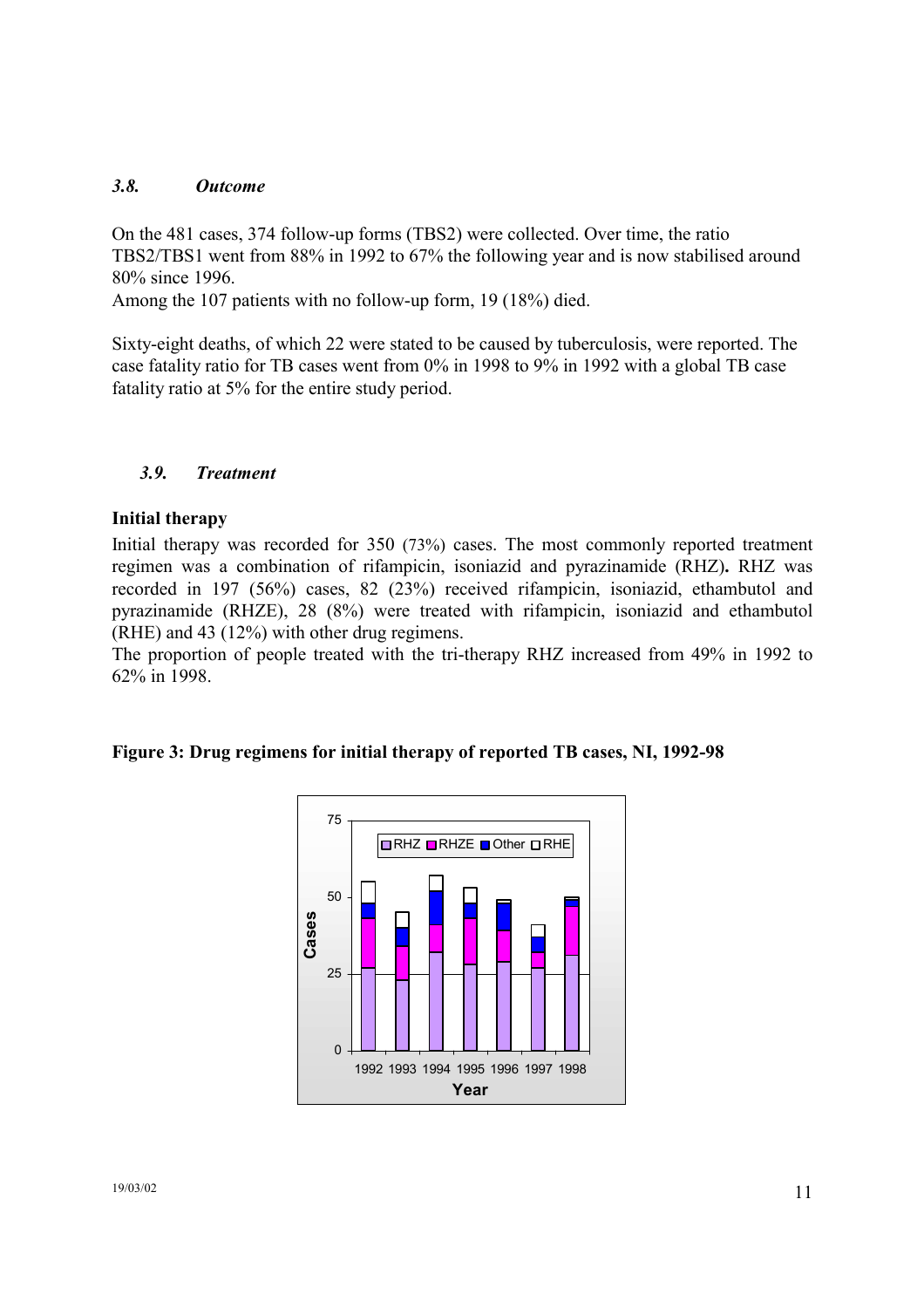<span id="page-11-0"></span>Among the 481 TB cases, 71 had already been diagnosed with TB in the past. The information on initial treatment was available for 47 of them, of whom 11 were treated with the four drugs RHZE, 24 with RHZ, 5 with RHE and 7 with other regimens. Among the 47 people, the year of previous diagnosis was available for 40, of whom 31 were diagnosed after 1949 and have probably received antituberculous drug treatment. Only 7 of them received a four-therapy regimen during the study period.

Twelve of the 20 non-white patients for whom the information was available received four drug regimen.

The duration of initial therapy (excluding cases who died) was stated for 300 cases of whom 213 (71%) were treated for 2 months.

#### **Continuation therapy**

Continuation therapy was recorded for 294 (61%) cases. The most commonly reported treatment regimen was a combination of rifampicin and isoniazid (RH) recorded in 237 (81%) cases, and 57 (19%) received other drugs regimens.

Except in 1990 where 90% of people received RH, the proportion was stable over the years and around 79%.

The duration of continuation therapy (excluding cases who died) was stated for 282 cases and went from 1 to 18 months with a median of 5 months.

#### **Adverse effects**

Adverse effects were reported for 55 people. Details were included for 38 people:

- Hepatic toxicity: 12 cases (2 linked to Isoniazid , 2 with Rifampicin and 1 with both)
- Rash/allergy: 7 cases (3 linked to Isoniazid , 3 to Rifampicin and 1 with both)
- Diarrhoea with Rifater : 1 case
- Oculo-toxicitry: 2 cases (1 linked to Ethambutol)
- Neuro-toxicity: 3 (2 linked to Isoniazid)
- Unspecified adverse events: 13 (4 due to Pyrazinamide)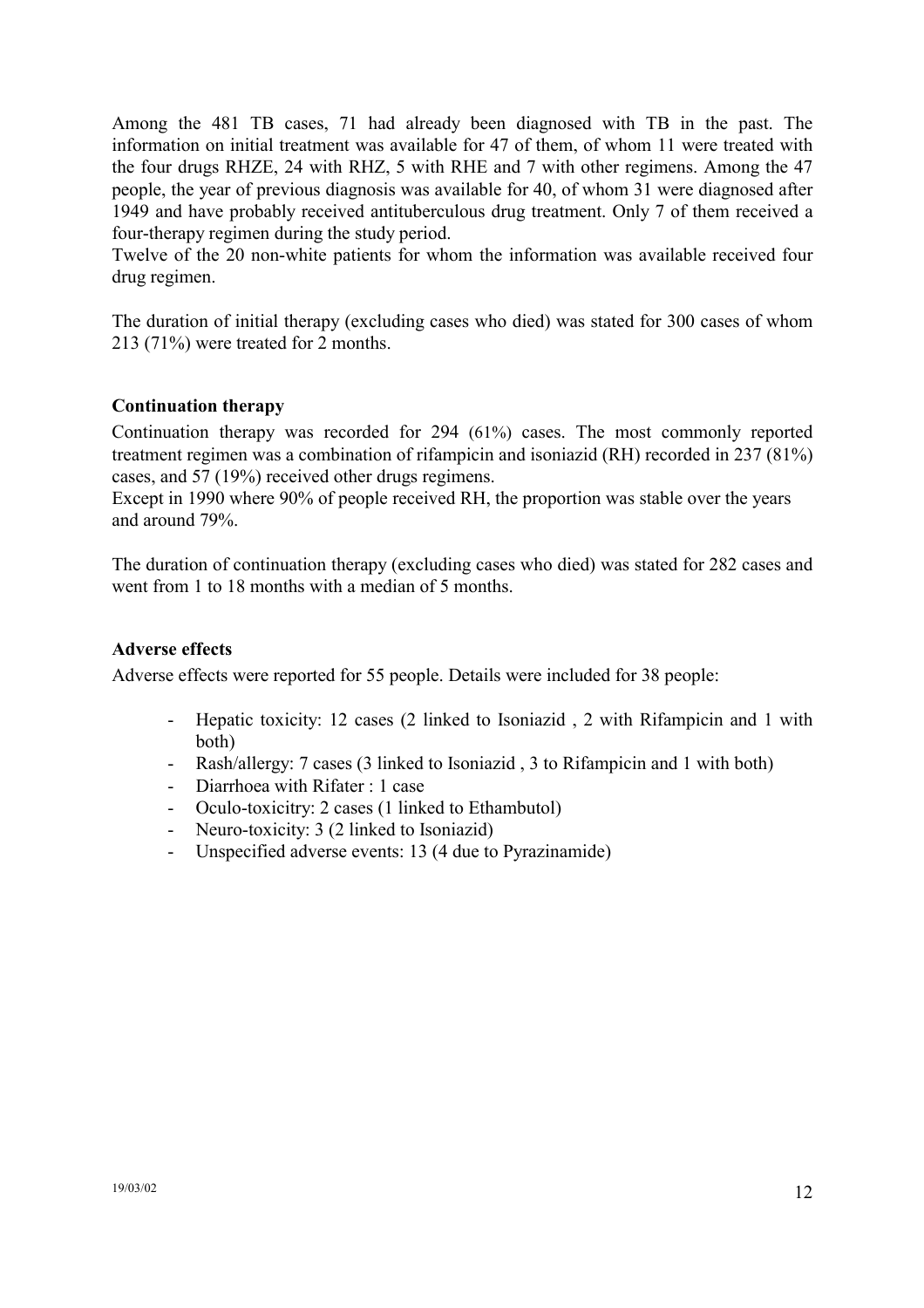## <span id="page-12-0"></span>*3.10. Drugs resistance*

The fully sensitive was recorded for 96% of the 301 *M.tuberculosis* complex isolates between 1993 to 1998. The annual proportion went from 92% in 1994 to 100% in 1998.

There were 9 (3.0%) isolates resistant to one drug of which 7 were resistant to Isoniazid, one to streptomycin and one to pyrazinamide.

Two (0.7%) isolates were resistant to two drugs. One isolate was resistant to isoniazide and ethambutol and one to isoniazide and Rifampicin.

Since 1993, multi-drug resistance has never been reported in Northern Ireland.

|       | Isolates      |     | Fully sensitive |                                         | Resistant*            |                         |
|-------|---------------|-----|-----------------|-----------------------------------------|-----------------------|-------------------------|
|       | tested        | N   | $\frac{0}{0}$   | One drug                                | More than<br>one drug | Multi-drug<br>resistant |
| 1993  | 43            | 42  | 98              |                                         |                       |                         |
| 1994  | 49            | 45  | 92              |                                         |                       |                         |
| 1995  | 61            | 58  | 95              |                                         |                       |                         |
| 1996  | 59            | 57  | 97              |                                         |                       |                         |
| 1997  | 41            | 39  | 95              |                                         |                       |                         |
| 1998  | 48            | 48  | 100             |                                         |                       |                         |
| Total | 301           | 289 | 96              |                                         | ◠                     |                         |
| .     | $\cdots$<br>. |     | -               | a comparative and comparative companies |                       |                         |

**Table 7: Drug sensitivity in** *M.tuberculosis* **complex isolates in Northern Ireland from 1993 to 1998** 

\* Excludes pyrazinamide for *M.bovis* Source: MYCOBNET

## *3.11. Over-notification*

The proportion of over-notification was 30% for the study period. It decreased from 39% in 1992 to 25% in 1998.

Among the notifications received from Boards, 88 were excluded because there were later confirmed as atypical mycobacterium tuberculosis.

The most common types were *M.avium intracellulare* (27), *M.malmoense* (29) and *M.kansasii* (23). The atypical mycobacteria represented 8% of the notification in 1992 and 20% in 1998. During the study period, the laboratories reported 133 atypical mycobacteria. This number went up from 14 (11%) cases in 1992 to 34 (26%) in 1997 and then decreased to 25 (19%) in 1998.

The ages of the atypical mycobacterium tuberculosis patients ranged from 1.5 to 84 year old with a mean of 49.7 years and a median of 60.8years during the studied period The difference of age means with the mycobacterium tuberculosis patients was statically significant  $(p=0.01)$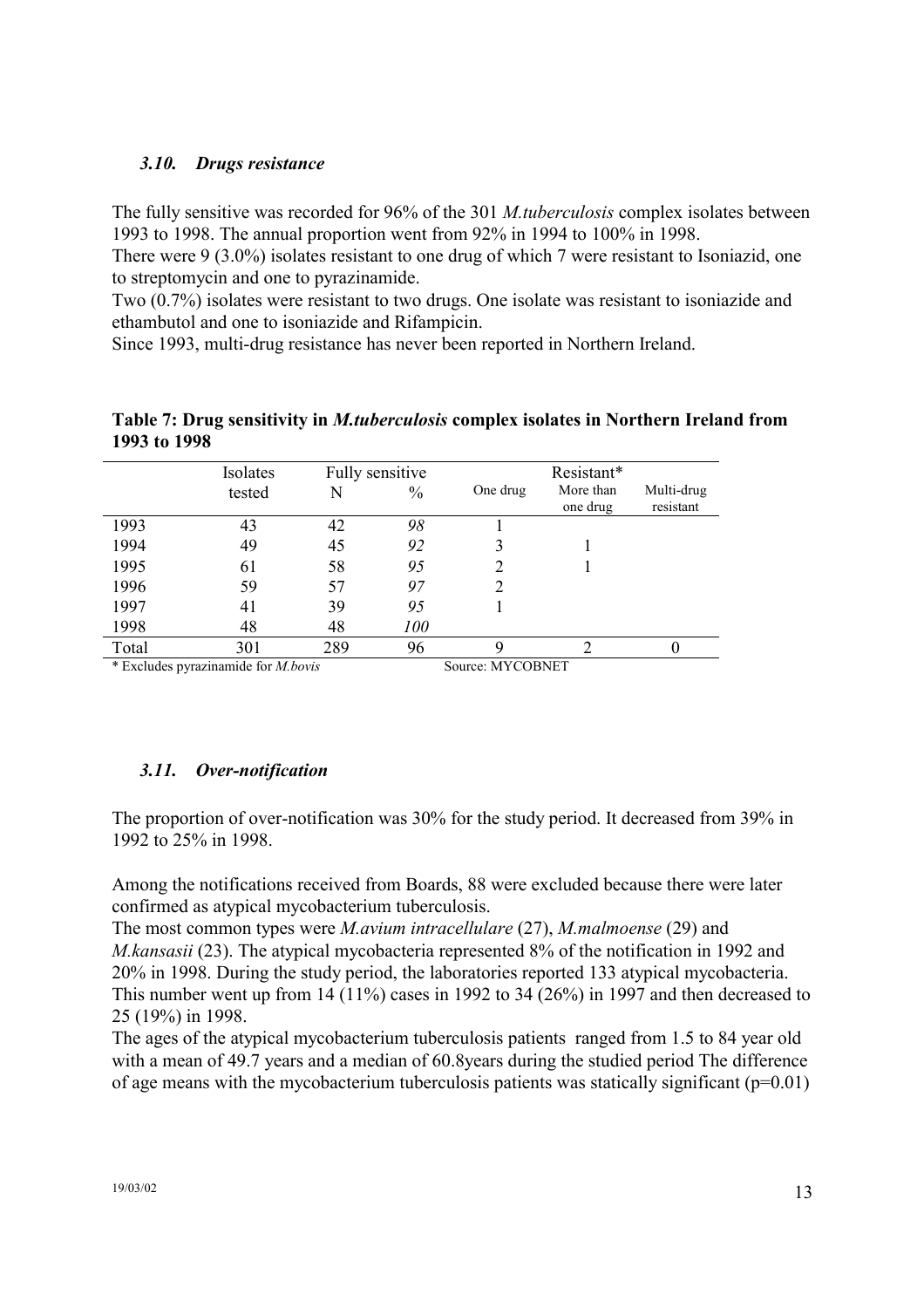<span id="page-13-0"></span>Ninety-four individuals were reported as receiving chemoprophylaxis: 58 males and 36 females. Among them, 37% (19/51) were identified by contact tracing. The age ranged from 3 months to 81 years with a median of 11 years and a mean of 13 years. The proportion of chemoprophylaxis among notifications went from 27% in 1992 to 4% in 1998.



**Figure 4: Over notification per category, 1992-1998, NI** 

#### *3.12. Under notification*

During the study period, 42 cases of tuberculosis identified by the laboratory were not reported to Boards. The Board was only known for 20 of them. It is not known if the remaining 22 people were resident in Northern Ireland.

|       | Laboratory cases not reported to Board |      |  |
|-------|----------------------------------------|------|--|
| Year  | N                                      | $\%$ |  |
| 1992  | 2                                      |      |  |
| 1993  |                                        |      |  |
| 1994  | 6                                      |      |  |
| 1995  |                                        |      |  |
| 1996  | 12                                     | 15   |  |
| 1997  | 10                                     | 15   |  |
| 1998  |                                        |      |  |
| Total | 42                                     |      |  |

|  | Table 8: Under notification, 1992-98, NI |  |
|--|------------------------------------------|--|
|  |                                          |  |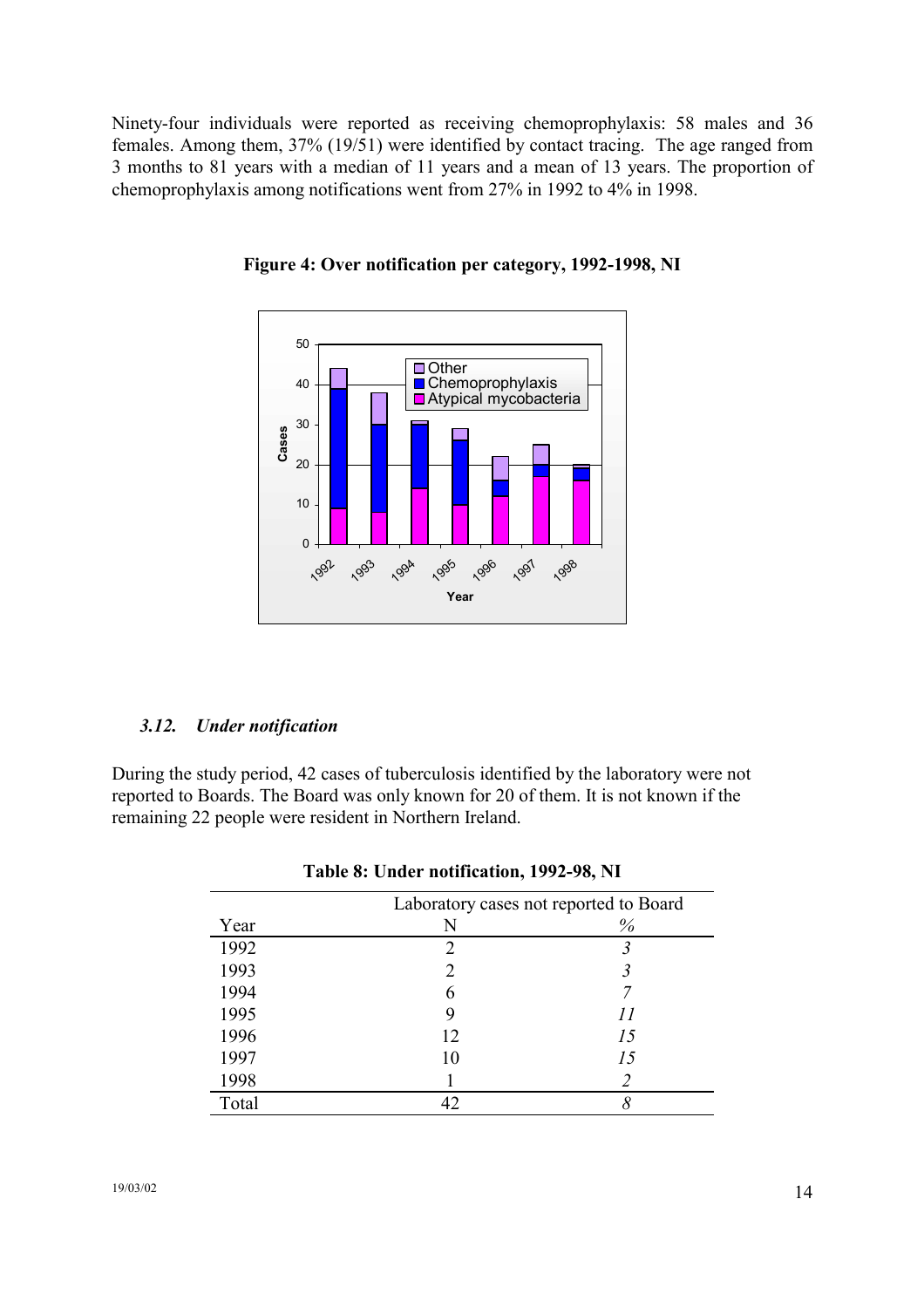# <span id="page-14-0"></span>**4. Discussion**

The number of patients with tuberculosis has declined over the study period. This decline had been observed previously<sup>2</sup>. In the beginning of the seventies, the annual prevalence was around 20 cases per 100,000 population. Ten years later, the prevalence has dropped to 10 cases per 100,000 and is now under 5 cases per 100,000. This rate is lower that the prevalence registered in 1998 in England & Wales (10.9 overall and 7.7 excluding London) or in the Republic of Ireland (11.7) and ranks Northern Ireland in the group of European countries with the lowest prevalence<sup>3,4,5.</sup>

The prevalence has not levelled off in Northern Ireland in the recent years as it has been observed in the late 1980s in industrialised countries. One of the explanations is that tuberculosis is still a disease of the local population and not yet a disease affecting subgroups as people with AIDS or immigrants who are very few in the region. Most of cases were born in the UK or Ireland. Males and those aged over 65 remain the most affected by the disease. The age and sex distribution have not changed over time.

The major site of disease was pulmonary and the proportion of patients with pulmonary involvement was relatively stable (around 70%). Fifty seven percent of cases with pulmonary involvement were sputum positive. Most of the cases (68%) were laboratory confirmed and the annual proportion of definite cases did not change over time. This proportion is higher than the 54% observed in England & Wales in 1998. In Northern Ireland, 96% of the isolates were *M.tuberculosis*. The major sites of disease after pulmonary were lymph nodes (11%) and pleura (5%). There were also the 3 most common sites reported in the 1998 England and Wales survey.

Previous treatment was recorded for 71 patients (15%) compared to 66 (12%) for the previous study period 1982-86. This proportion of previously treated cases was rather high compared 8% in England and Wales in 1998. In Northern Ireland, "previous treatment" includes surgical and chemotherapy treatment and there is no information on the outcome. This large case definition could explain the difference. In England & Wales, in 1998, 56% of TB cases were born outside the UK and this may also account for this difference. In Northern Ireland, during the study period, less than 1% per year met the case definition of recurrent case used in the Republic of Ireland (TB in the previous calendar year treated at least one month with antituberculous drugs). This figure was similar to the ratio observed in the Republic of Ireland in 1998 (3/424). In Northern Ireland, the case definition for recurrent cases is not used for surveillance. With the increase of multi-drug resistance in Europe, the case definition of recurrent cases should be used and would assist to identify those at risk.

The triple-therapy was the most commonly used during the initial treatment. Only 7 of the 31 people previously treated after 1949 received a quadruple therapy. The previous treatment was not known but it will be important to ensure that clinicians are aware of the recommendations regarding quadruple therapy<sup>6</sup>.

Sensitivity to antituberculous drugs is better in Northern Ireland than in the rest of the UK. The proportion of drug resistance to one drug or more was double in the UK compared to Northern Ireland for the study period and multi-drug resistance was 1.3% in the UK compared to 0% in NI.